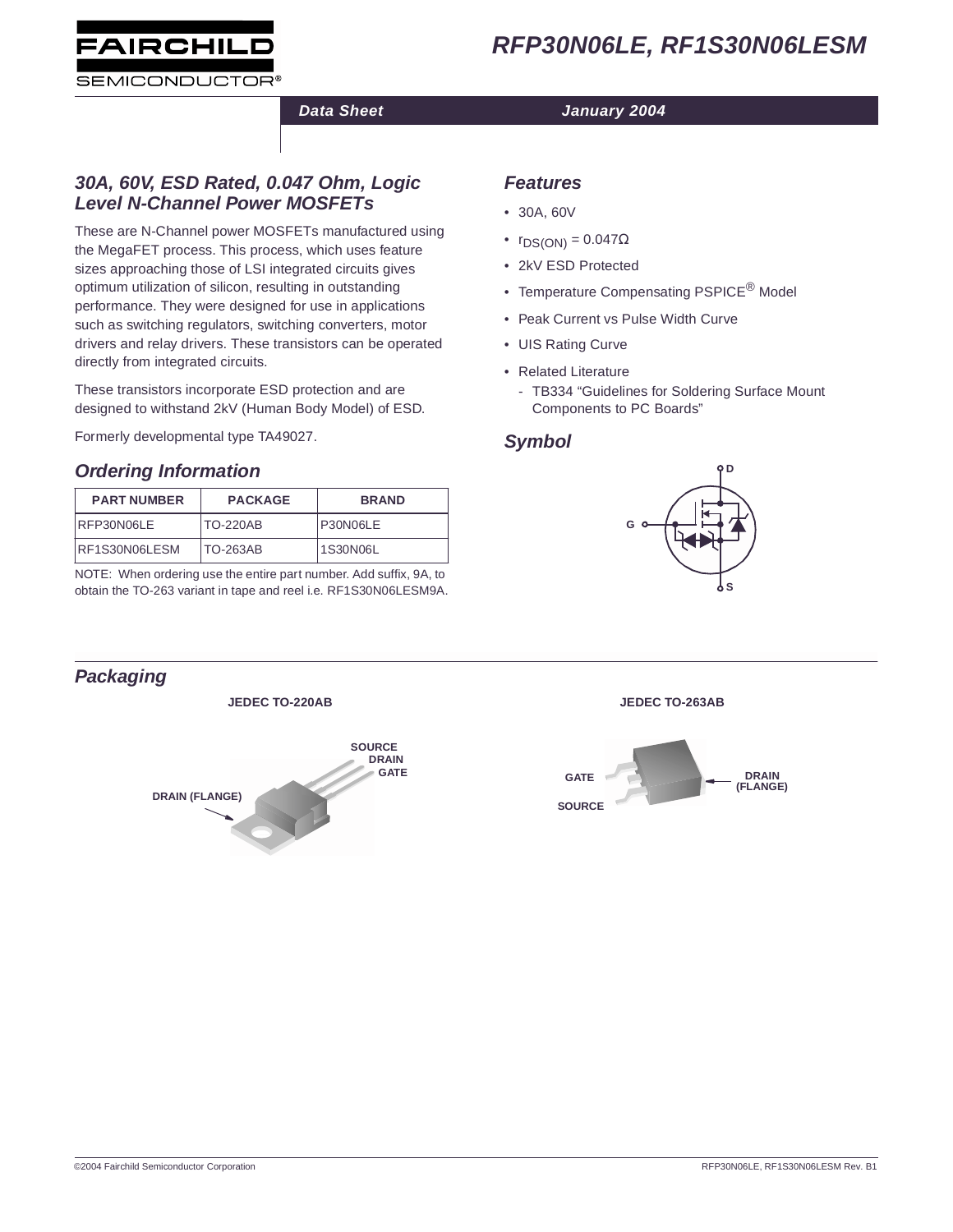#### **Absolute Maximum Ratings** T<sub>A</sub> = 25<sup>o</sup>C, Unless Otherwise Specified

|                                                               | RFP30N06LE, RF1S30N06LESM   | <b>UNITS</b>            |
|---------------------------------------------------------------|-----------------------------|-------------------------|
|                                                               | 60                          |                         |
|                                                               | 60                          |                         |
|                                                               | $+10. -8$                   |                         |
|                                                               | 30                          |                         |
|                                                               | Refer to Peak Current Curve |                         |
|                                                               | Refer to UIS Curve          |                         |
|                                                               | 96<br>0.645                 | W<br>$W$ <sup>O</sup> C |
| Electrostatic Discharge Rating, MIL-STD-883, Category B(2)ESD |                             | kV                      |
|                                                               | $-55$ to 175                | $^{0}$ C                |
| Maximum Temperature for Soldering                             |                             |                         |
|                                                               | 300                         | $0\cap$                 |
|                                                               | 260                         | $\circ$                 |

CAUTION: Stresses above those listed in "Absolute Maximum Ratings" may cause permanent damage to the device. This is a stress only rating and operation of the device at these or any other conditions above those indicated in the operational sections of this specification is not implied.

#### NOTE:

1.  $T_J = 25^{\circ}C$  to 150<sup>o</sup>C.

#### **Electrical Specifications** T<sub>C</sub> = 25<sup>o</sup>C, Unless Otherwise Specified

| <b>PARAMETER</b>                       | <b>SYMBOL</b>             | <b>TEST CONDITIONS</b>                                                                                                         |                                   | <b>MIN</b>               | <b>TYP</b>               | <b>MAX</b>               | <b>UNITS</b>   |
|----------------------------------------|---------------------------|--------------------------------------------------------------------------------------------------------------------------------|-----------------------------------|--------------------------|--------------------------|--------------------------|----------------|
| Drain to Source Breakdown Voltage      | <b>BV<sub>DSS</sub></b>   | $I_D = 250 \mu A$ , $V_{GS} = 0V$ , Figure 11                                                                                  |                                   | 60                       |                          |                          | V              |
| Gate to Threshold Voltage              | $V$ GS(TH)                | $V_{GS} = V_{DS}$ , $I_D = 250 \mu A$ , Figure 10                                                                              |                                   | $\mathbf{1}$             | ä,                       | 2                        | V              |
| Zero Gate Voltage Drain Current        | <sup>l</sup> DSS          | $V_{DS}$ = Rated B <sub>VDSS</sub> , $V_{GS}$ = 0                                                                              |                                   | $\overline{\phantom{a}}$ |                          | 25                       | μA             |
|                                        |                           | $V_{DS}$ = 0.8 x Rated B <sub>VDSS</sub> , $V_{GS}$ = 0, T <sub>C</sub> = 150 <sup>o</sup> C                                   |                                   | ä,                       | $\sim$                   | 250                      | $\mu A$        |
| Gate to Source Leakage Current         | <b>IGSS</b>               | $V_{GS}$ = +10, -8V                                                                                                            |                                   | $\overline{\phantom{a}}$ | $\sim$                   | ±10                      | μA             |
| Drain to Source On Resistance (Note 2) | <b><i>IDS(ON)</i></b>     | $I_D = 30A$ , $V_{GS} = 5V$ , Figure 9                                                                                         |                                   | ä,                       | $\overline{\phantom{a}}$ | 0.047                    | $\Omega$       |
| Turn-On Time                           | $t_{ON}$                  | $V_{DD}$ = 30V, $I_D$ = 30A, R <sub>I</sub> = 1 $\Omega$ , V <sub>GS</sub> = 5V,<br>$R_{GS} = 2.5\Omega$<br>Figures 13, 16, 17 |                                   | ۰                        |                          | 140                      | ns             |
| Turn-On Delay Time                     | $t_{\text{d}(\text{ON})}$ |                                                                                                                                |                                   | $\overline{\phantom{a}}$ | 11                       | $\overline{\phantom{a}}$ | ns             |
| <b>Rise Time</b>                       | t <sub>r</sub>            |                                                                                                                                |                                   |                          | 88                       | $\overline{\phantom{a}}$ | ns             |
| Turn-Off Delay Time                    | $t_{d(OFF)}$              |                                                                                                                                |                                   | ä,                       | 30                       | $\overline{\phantom{a}}$ | ns             |
| Fall Time                              | tf                        |                                                                                                                                |                                   | ä,                       | 40                       | $\overline{\phantom{a}}$ | ns             |
| <b>Turn-Off Time</b>                   | toFF                      |                                                                                                                                |                                   | $\overline{\phantom{a}}$ | $\overline{\phantom{a}}$ | 100                      | ns             |
| <b>Total Gate Charge</b>               | Q <sub>g(TOT)</sub>       | $V_{GS} = 0V$ to 10V                                                                                                           | $VDD = 48V,$                      | ä,                       | 51                       | 62                       | nC             |
| Gate Charge at 5V                      | $Q_{g(5)}$                | $V_{GS} = 0V$ to 5V                                                                                                            | $I_D = 30A,$<br>$R_1 = 1.6\Omega$ | ä,                       | 28                       | 34                       | nC             |
| <b>Threshold Gate Charge</b>           | $Q_{g(TH)}$               | $V_{GS} = 0V$ to 1V                                                                                                            | <b>Figures 18, 19</b>             | ä,                       | 1.8                      | 2.6                      | nC             |
| Input Capacitance                      | C <sub>ISS</sub>          | $V_{DS} = 25V$ , $V_{GS} = 0V$ ,<br>$f = 1$ MHz<br>Figure 12                                                                   |                                   | $\overline{\phantom{a}}$ | 1350                     | $\overline{\phantom{a}}$ | pF             |
| <b>Output Capacitance</b>              | C <sub>OSS</sub>          |                                                                                                                                |                                   | $\overline{\phantom{a}}$ | 290                      | $\overline{\phantom{a}}$ | pF             |
| Reverse Transfer Capacitance           | C <sub>RSS</sub>          |                                                                                                                                |                                   | ä,                       | 85                       | ÷.                       | pF             |
| Thermal Resistance Junction to Case    | $R_{\theta$ JC            |                                                                                                                                |                                   | ä,                       | ٠                        | 1.55                     | $^{\circ}$ C/W |
| Thermal Resistance Junction to Ambient | $R_{\theta$ JA            |                                                                                                                                |                                   | $\overline{\phantom{a}}$ | $\sim$                   | 80                       | $^{\circ}$ C/W |

#### **Source to Drain Diode Specifications**

| <b>PARAMETER</b>                       | <b>SYMBOL</b> | <b>TEST CONDITIONS</b>                          | <b>MIN</b> | <b>TYP</b> | <b>MAX</b> | <b>UNITS</b> |
|----------------------------------------|---------------|-------------------------------------------------|------------|------------|------------|--------------|
| Source to Drain Diode Voltage (Note 2) | √sɒ           | $I_{SD} = 30A$                                  |            |            | 1.5        |              |
| Diode Reverse Recovery Time            |               | $I_{SD} = 30A$ , dl <sub>SD</sub> /dt = 100A/us |            |            | 125        | ns           |

NOTES:

2. Pulse Test: Pulse Width ≤ 300ms, Duty Cycle ≤ 2%.

3. Repetitive Rating: Pulse Width limited by max junction temperature. See Transient Thermal Impedance Curve (Figure 3) and Peak Current Capability Curve (Figure 5).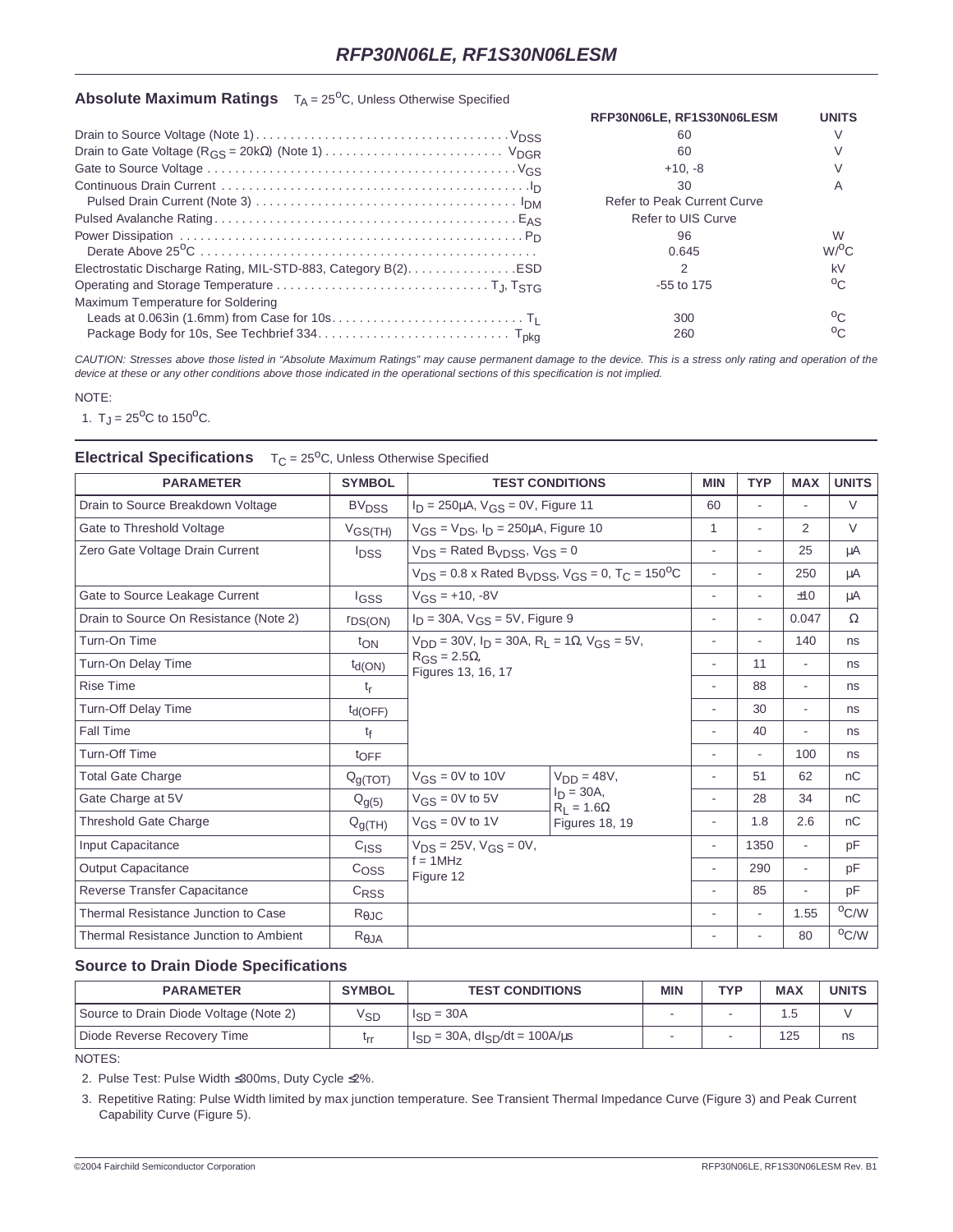## **Typical Performance Curves** Unless Otherwise Specified







**FIGURE 2. MAXIMUM CONTINUOUS DRAIN CURRENT vs CASE TEMPERATURE**









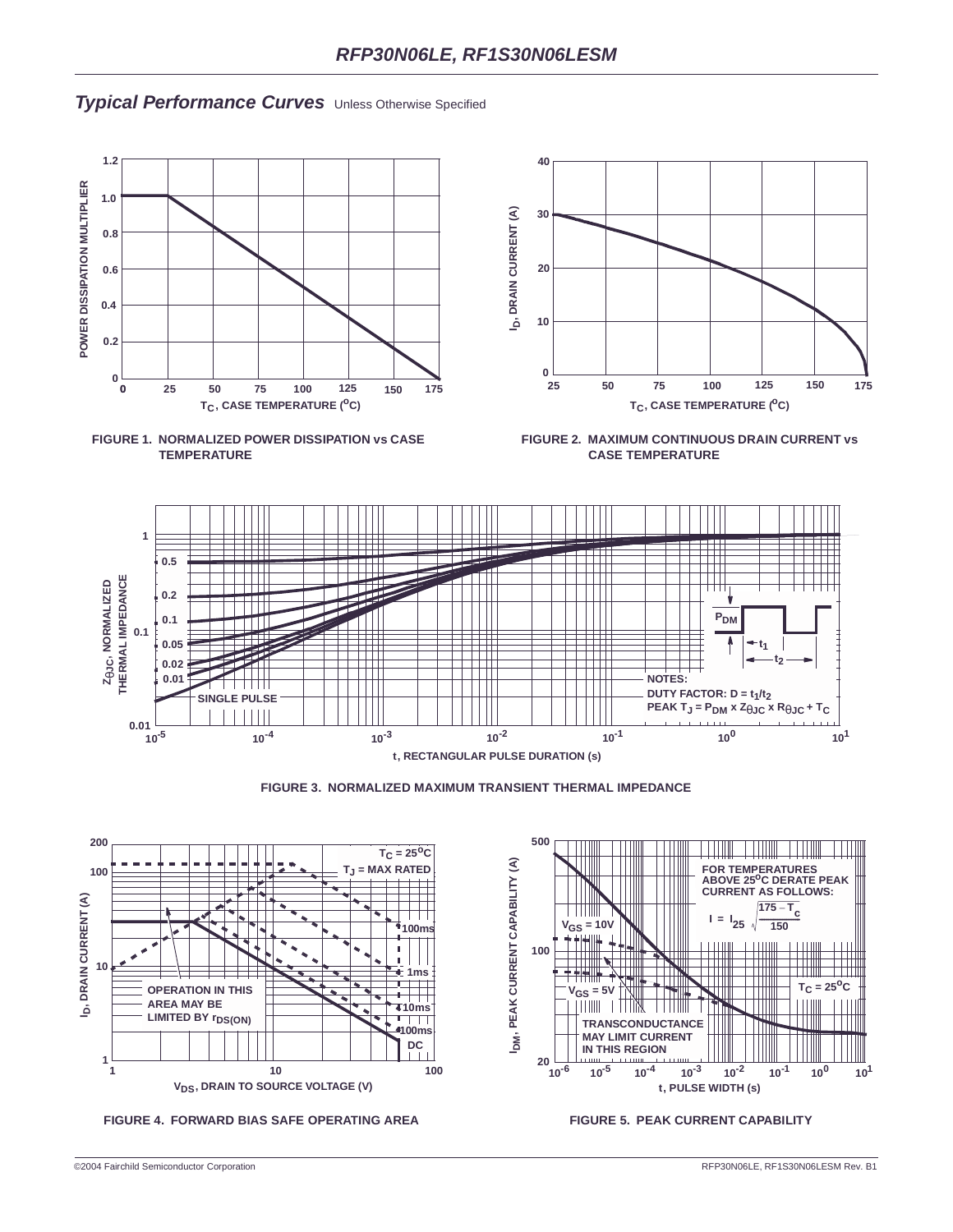### **Typical Performance Curves** Unless Otherwise Specified **(Continued)**





**FIGURE 6. UNCLAMPED INDUCTIVE SWITCHING FIGURE 7. SATURATION CHARACTERISTICS**













**FIGURE 8. TRANSFER CHARACTERISTICS FIGURE 9. NORMALIZED DRAIN TO SOURCE ON RESISTANCE vs JUNCTION TEMPERATURE**



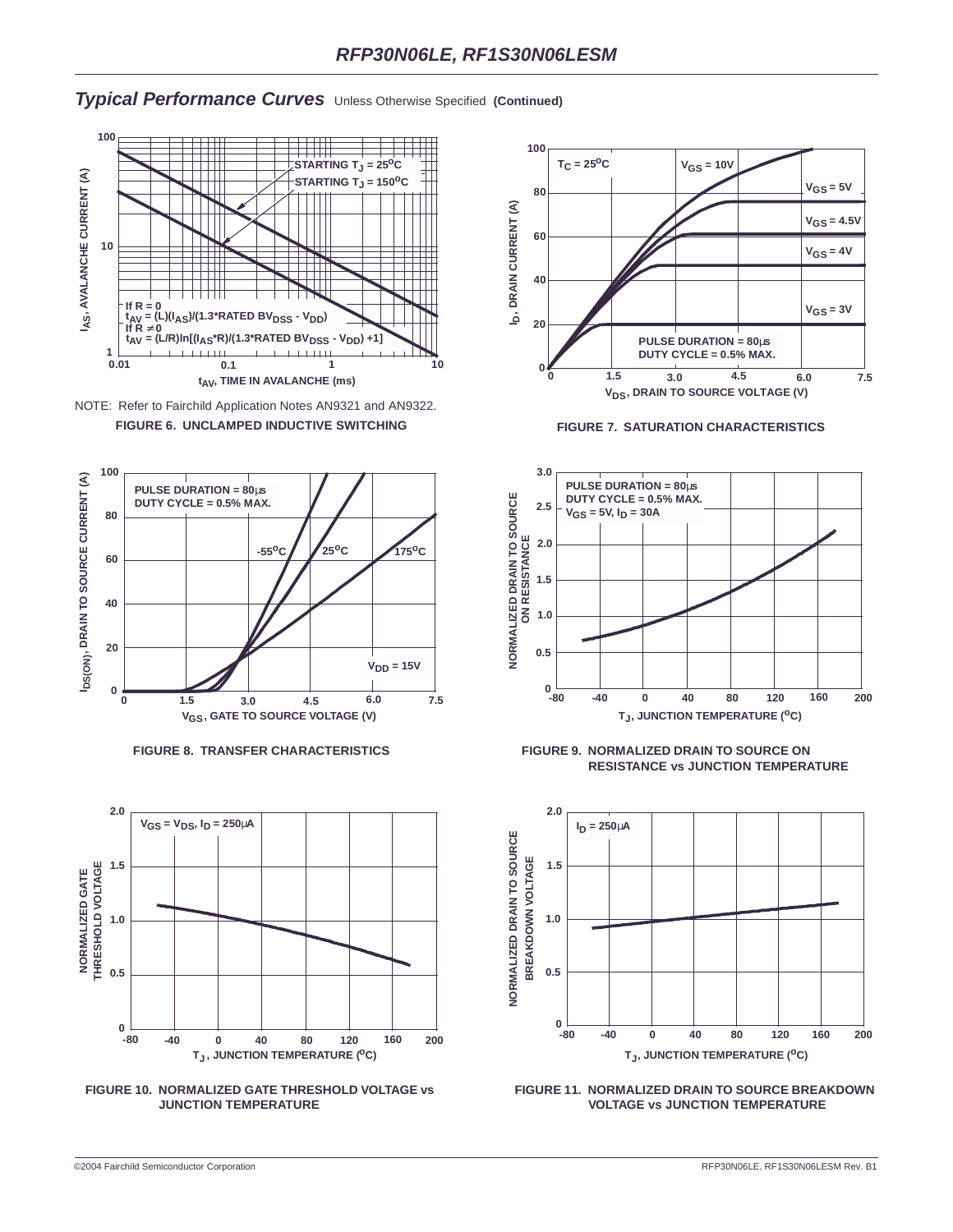## **Typical Performance Curves** Unless Otherwise Specified **(Continued)**



**FIGURE 12. CAPACITANCE vs DRAIN TO SOURCE VOLTAGE**



NOTE: Refer to Fairchild Application Notes AN7254 and AN7260. **FIGURE 13. NORMALIZED SWITCHING WAVEFORMS FOR CONSTANT GATE CURRENT**



#### **FIGURE 14. UNCLAMPED ENERGY TEST CIRCUIT FIGURE 15. UNCLAMPED ENERGY WAVEFORMS**



#### FIGURE 16. SWITCHING TIME TEST CIRCUIT **FIGURE 17. RESISTIVE SWITCHING WAVEFORMS**

# **Test Circuits and Waveforms**



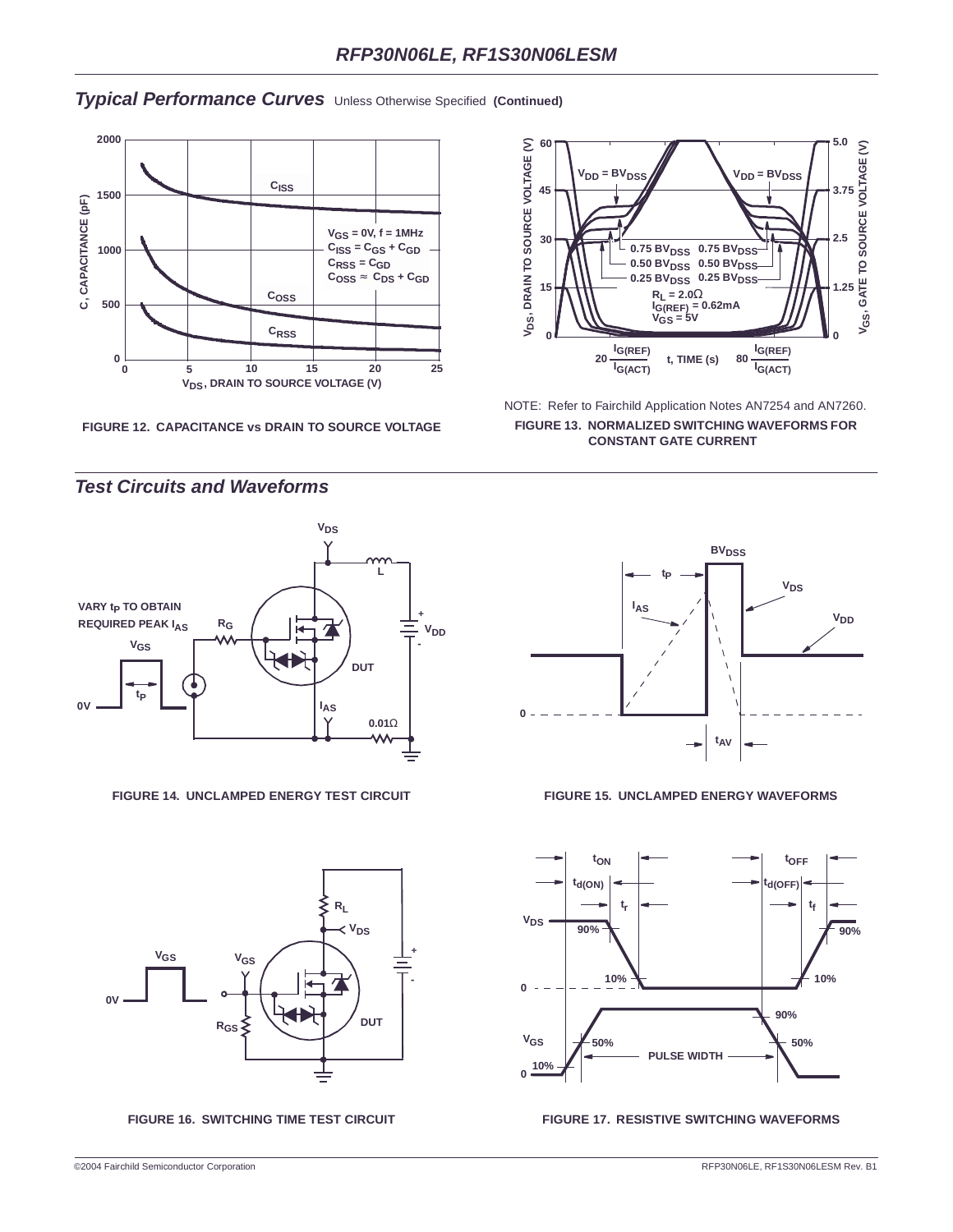# **Test Circuits and Waveforms (Continued)**



**FIGURE 18. GATE CHARGE TEST CIRCUIT FIGURE 19. GATE CHARGE WAVEFORMS**

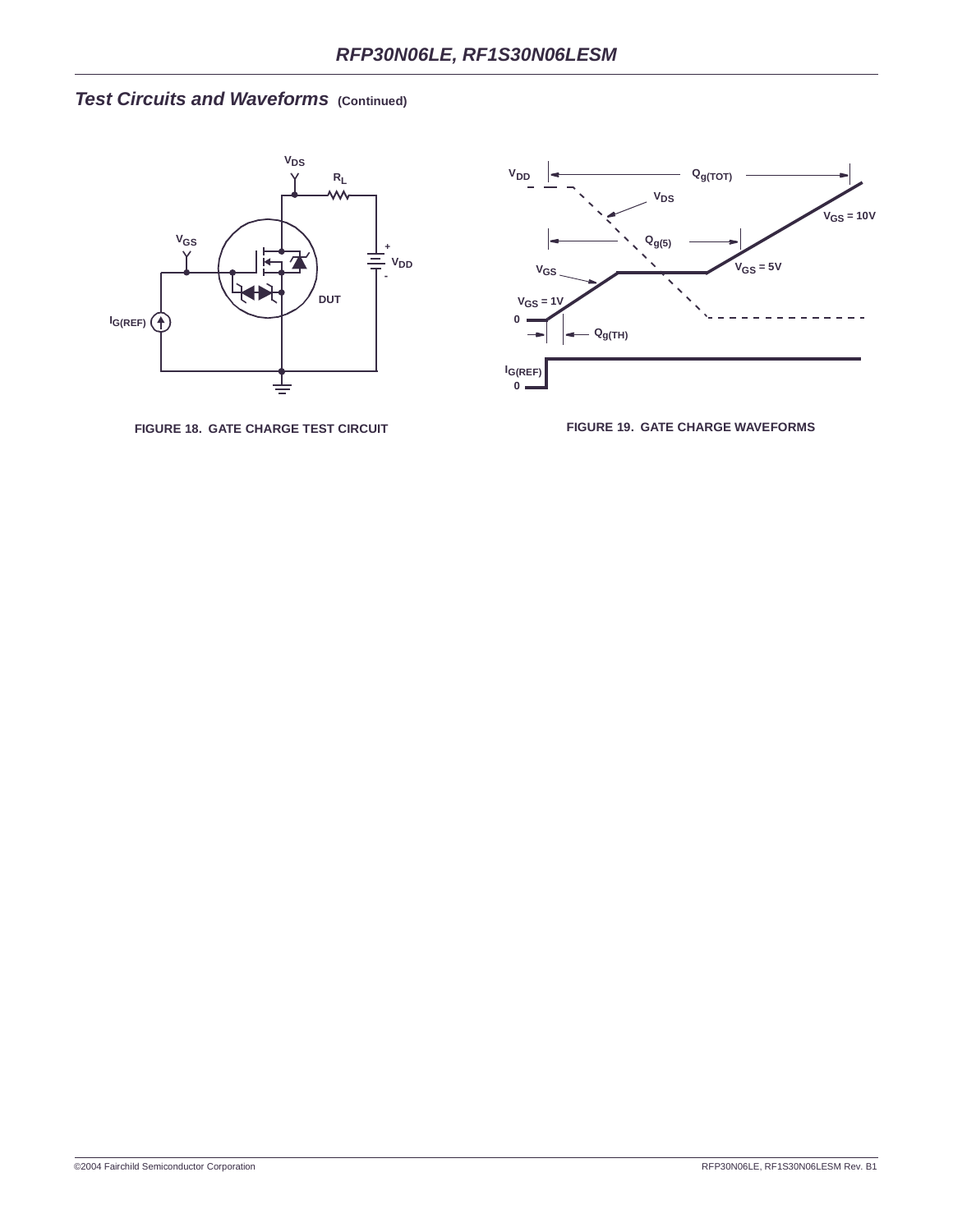### **PSPICE Electrical Model**

SUBCKT RFP30N06LE 2 1 3: rev 6/2/93 CA 12 8 1 3.34e-9 CB 15 14 3.44e-9 CIN 6 8 0 1.343e-9

DBODY 7 5 DBDMOD DBREAK 5 11 DBKMOD DESD1 91 9 DESD1MOD DESD2 91 7 DESD2MOD DPLCAP 10 5 DPLCAPMOD

EBREAK 11 7 17 18 75.39 EDS 14 8 5 8 1 EGS 13 8 6 8 1 ESG 6 10 6 8 1 EVTO 20 6 18 8 1

IT 8 17 1

LDRAIN 2 5 1e-9 LGATE 1 9 7.22e-9 LSOURCE 3 7 6.31e-9

MOS1 16 6 8 8 MOSMOD M = 0.99 MOS2 16 21 8 8 MOSMOD M = 0.01

RBREAK 17 18 RBKMOD 1 RDRAIN 50 16 RDSMOD 11.86e-3 RGATE 9 20 2.52 RIN 6 8 1e9 RSCL1 5 51 RSLVCMOD 1e-6 RSCL2 5 50 1e3 RSOURCE 8 7 RDSMOD 26.6e-3 RVTO 18 19 RVTOMOD 1

S1A 6 12 13 8 S1AMOD S1B 13 12 13 8 S1BMOD S2A 6 15 14 13 S2AMOD S2B 13 15 14 13 S2BMOD

VBAT 8 19 DC 1 VTO 21 6 0.5

ESCL 51 50 VALUE =  $\{ (V(5,51)/ABS(V(5,51)))^*(PWR(V(5,51)^*1e6/89,7))$ 

.MODEL DBDMOD D (IS = 3.80e-13 RS = 1.12e-2 TRS1 = 1.61e-3 TRS2 = 6.08e-6 CJO = 1.05e-9 TT = 3.84e-8) .MODEL DBKMOD D (RS = 1.82e-1 TRS1 = 7.50e-3 TRS2 = -4.0e-5) .MODEL DESD1MOD D (BV = 13.54 TBV1 = 0 TBV2 = 0 RS = 45.5 TRS1 = 0 TRS2 = 0) .MODEL DESD2MOD D (BV = 11.46 TBV1 = -7.576e-4 TBV2 = -3.0e-6 RS = 0 TRS1 = 0 TRS2 = 0) .MODEL DPLCAPMOD D (CJO =  $0.591e-9$  IS =  $1e-30$  N =  $10$ ) .MODEL MOSMOD NMOS (VTO = 1.94 KP = 139.2 IS = 1e-30 N = 10 TOX = 1 L = 1u W = 1u) .MODEL RBKMOD RES (TC1 = 1.07e-3 TC2 = -3.03e-7) .MODEL RDSMOD RES (TC1 = 5.38e-3 TC2 = 1.64e-5) .MODEL RSLVCMOD RES (TC1 = 1.75e-3 TC2 = 3.90e-6) .MODEL RVTOMOD RES (TC1 = -2.15e-3 TC2 = -5.43e-6) .MODEL S1AMOD VSWITCH (RON = 1e-5 ROFF = 0.1 VON = -4.05 VOFF = -1.5) .MODEL S1BMOD VSWITCH (RON = 1e-5 ROFF =  $0.1$  VON =  $-1.5$  VOFF =  $-4.05$ ) .MODEL S2AMOD VSWITCH (RON = 1e-5 ROFF =  $0.1$  VON = -2.2 VOFF =  $2.8$ ) .MODEL S2BMOD VSWITCH (RON = 1e-5 ROFF = 0.1 VON = 2.8 VOFF = -2.2)

#### .ENDS

NOTE: For further discussion of the PSPICE model, consult **A New PSPICE Sub-Circuit for the Power MOSFET Featuring Global Temperature Options**; IEEE Power Electronics Specialist Conference Records 1991.